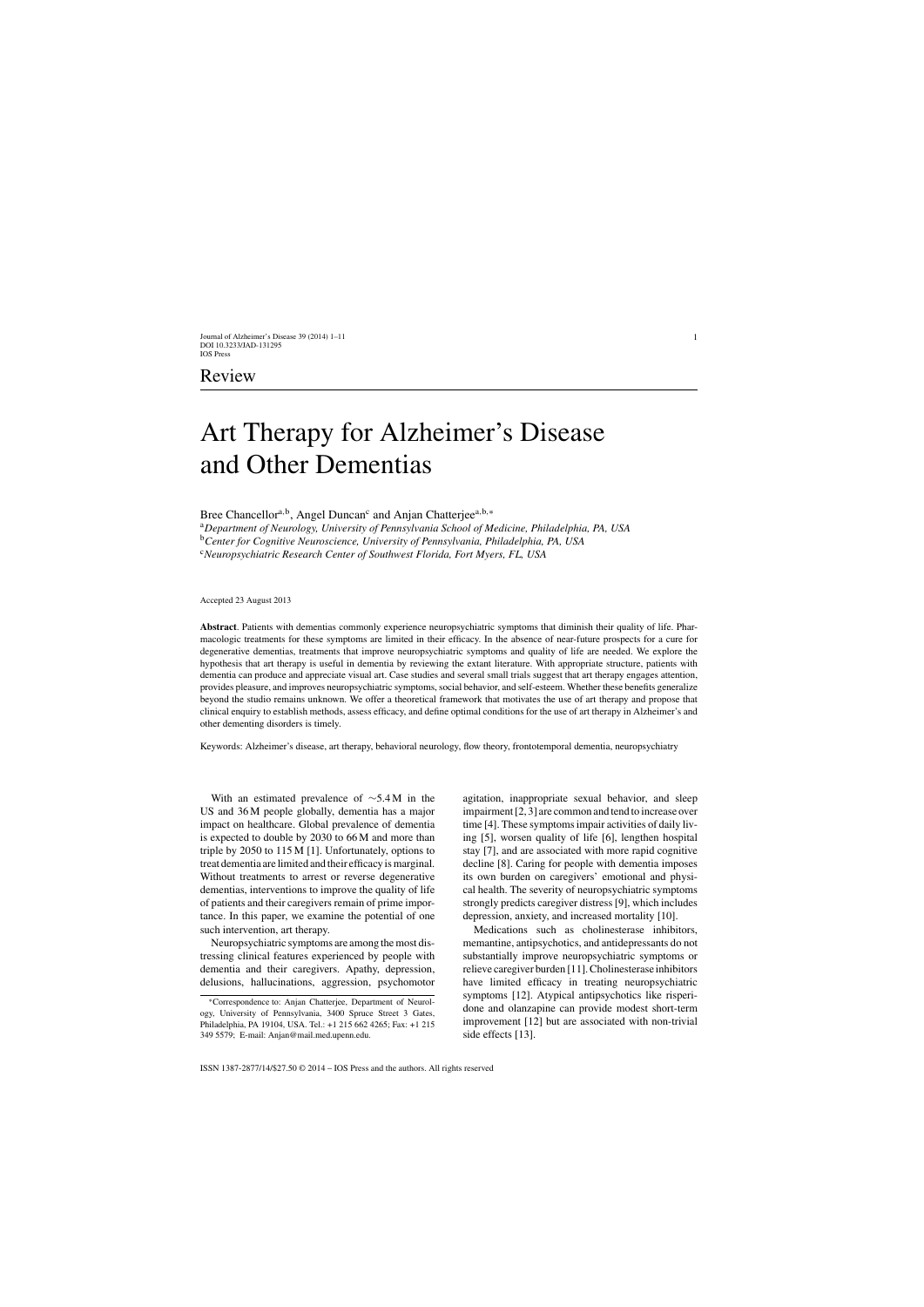In the absence of near future prospects for a cure for Alzheimer's disease (AD) and other degenerative dementias, symptomatic interventions would be useful. Since pharmacologic interventions have limited efficacy for behavioral symptoms, we consider the potential use of art therapy. We begin with a discussion of art and dementia, then review empirical evidence for the usefulness of art therapy, propose a framework supporting its use, and finally discuss methodological considerations for investigations designed to assess its efficacy.

## **ART AND DEMENTIA**

The hypothesis that art therapy is an effective intervention in dementia is rooted in observations that some patients can and do produce art. William Utermohlen, Carolus Horn, Danae Chambers, Hilda Gorenstein, and Willem de Kooning are all artists that painted well into the course of AD. Over the course of his dementia, Utermohlen created a series of haunting self-portraits. Over time they showed increasing distortions in form and spatial organization and a flattening of perspective, while retaining originality and an ability to express complex emotions [14]. Carolus Horn, a Swiss magazine illustrator, created paintings from the time he was diagnosed with AD at age 58. His work exhibited distortions in perspective and spatial relations, a primitive flat style, a lack of personal characteristics in subjects, and a preference for reds and yellows [15]. Danae Chambers, a professional painter, diagnosed with AD at age 49, continued to paint with creativity after her mental status severely deteriorated [16]. Hilda Gorenstein, an accomplished artist, continued to paint through the last years of her life despite the severity of her illness. Her artistic production is well documented in the film "I Remember Better When I Paint" [17]. Willem de Kooning stopped painting a decade before he was diagnosed with AD. With the support of his wife, he returned to painting in the 1980s. These paintings are large lyrical abstract works in primary colors. Some critics regard them as among the great achievements in 20th century painting [18].

People without formal art training can also produce art after being diagnosed with dementia. The actress Rita Hayworth experienced paranoia and psychosis early in her dementia. She had never been a painter, but painting helped her relax and restored her peace of mind [17]. Lester Potts was a sawmill worker who had not painted before his diagnosis. After joining an adult day program, he created over 100 watercolors of scenes from his childhood and abstract images of family members even after he was unable to speak [19].

Patterns of neural degeneration in dementia can lead to changes in the style of their art [20]. Emergent artistic behavior has been described in patients with semantic dementia [21, 22] and primary progressive aphasia [23]. Their art tends to be obsessive, realistic, surrealistic, and sometimes bizarre [24]. By contrast, the art of AD patients becomes more abstract [24, 25], less precise with fewer, more muted colors [26], less attention to spatial relationships [27], less realistic, and possibly more symbolic [19].

From these anecdotal observations, it is clear that patients with dementia can produce artwork. Their art can retain considerable aesthetic value despite profound changes in their style and content [20].

# **ART THERAPY**

In the 1940s, the artist Adrian Hill coined the term 'art therapy." Art therapy has origins in both art and psychotherapy. It is framed as a therapeutic process to enhance well-being ("art as therapy") and as a psychotherapeutic relationship between therapist and patient. Hill initially used art therapy in people with tuberculosis [28]. It was then used in patients unable to engage in traditional talk therapy and more recently has helped people with cancer and post-traumatic stress disorder [29–31]. Elderly participants in the arts feel better and less lonely and need fewer medications and doctor visits [32].

While the evidence suggests that art therapy can help many kinds of patients, its efficacy in diseases that directly affect the nervous system is less clear. If psychiatric symptoms arise directly from neural pathology, rather than as a reaction to a devastating illness like cancer, could art therapy help?

#### *Empirical evidence*

We conducted a database search between January 1, 2013 and April 30, 2013 using Pubmed Plus, Ovid MEDLINE, CINAHL, ISI Web of Science, PSYCinfo, The Cochrane Database, ALOIS, Google Scholar for the years 1980 to 2013 using the terms: art, art therapy, painting, visual stimulation, art appreciation, Alzheimer's disease, dementia. From this search we reviewed clinical trials, case reports and qualitative observations that used art therapy. Four randomized controlled trials (RCT) of art therapy reported clinically relevant outcomes in treating behavioral, social,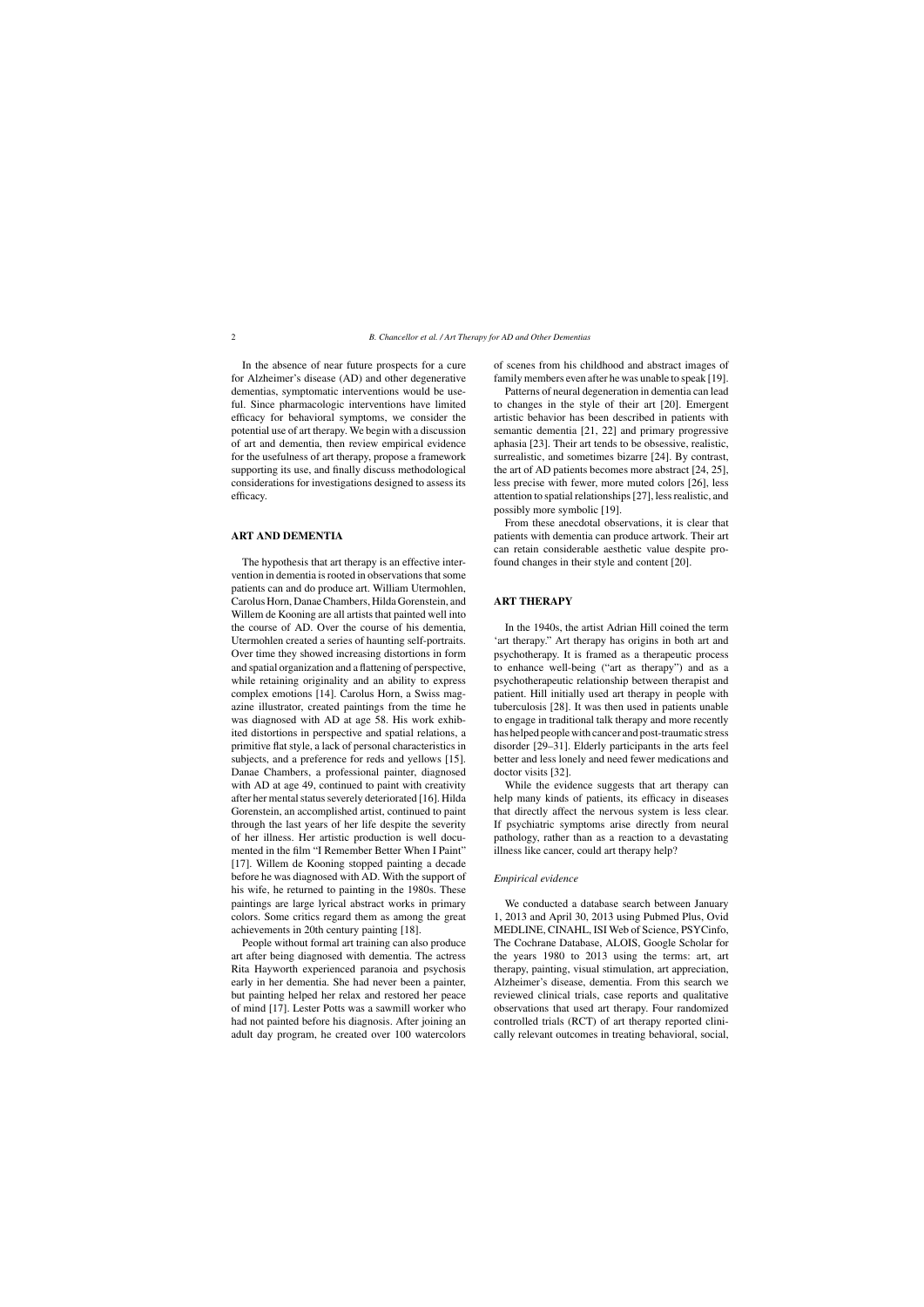cognitive, and/or emotional problems of dementia patients and/or their caregivers.

The evidence to date, limited as it is, suggests that artistic engagement may improve behavioral symptoms and the quality of life in patients with dementia. Music and dance may also provide benefits [33, 34]. However, a Cochrane review found that the methodological quality of most music studies prevented final conclusions from being drawn [35]. Here, we focus on visual art therapy.

#### *Art therapy for AD*

Art therapy for dementia is typically provided by art therapists, artists, or facilitators to small groups of patients in a clinical or care setting. Art therapy has traditionally emphasized qualitative (e.g., [36, 37]) over quantitative evidence. Observationally, art therapy engages attention, provides pleasure, and improves behavior and affect in patients with dementia [37–41]. Other benefits include enhanced self-esteem and improved communication [42] and reduced anxiety, agitation, and depression [40].

Two small trials of Memories in the Making (MIM), a fine arts program designed for people with early or moderate dementia, report improved attention, affect, and self-esteem during art therapy sessions. MIM is a weekly art-making program led by artist facilitators. A trial of MIM in 41 participants at six sites during art therapy [43] found that 83% of participants sustained attention for 30–45 minutes; 80% expressed pleasure (smiles, laughter) with 39% verbalizing pleasure and 78% verbalizing positive self-esteem. This study, while encouraging, was limited by the lack of a control group, the fact that raters also served as facilitators, and unknown inter-rater reliability. Long term benefits were not assessed in this study.

A follow-up investigation of MIM included a structured control activity [44]. Once a week for 5 weeks, twelve mild/moderate dementia patients engaged in an hour of art therapy, which was immediately followed by an hour of control activities (e.g., discussion of current events, crafts). Trained raters evaluated concentration, smiling, and positive verbalizations at 10-minute intervals during both interventions. Participants demonstrated more interest, sustained attention, pleasure, and self-esteem during art therapy than during the control activity. Negative affect or sadness did not differ across the groups.

The MIM findings are encouraging, but the sample sizes and number of sessions in the studies were limited and the study populations were heterogeneous (dementia type and stage). The impact of art therapy over time was not determined and neither study assessed the impact on quality of life outside the studio.

A few case studies suggest that art therapy might improve behavioral symptoms outside the studio. In one patient with moderate AD and no previous artistic experience, art therapy reduced behavioral disturbances while making art and at home [45]. In another patient with severe AD, collage and coloring on predrawn line drawings once or twice a week reduced neuropsychiatric symptoms during and following art therapy [39].

Two small trials assessed the effects of art therapy to life outside the studio. A randomized controlled trial conducted in Japan reported that art therapy diminished apathy and improved patients' quality of life [46]. Thirty-nine mild AD patients were randomized to art therapy (coloring abstract shapes) or a control activity (calculation exercises) once weekly, with instructions to practice their activity for 15 minutes daily. Cognitive status, depression, vitality, behavior, and caregiver symptoms were assessed before and after the 12-week intervention. The art therapy group was less apathetic following the intervention, but did not improve on other measures. Mental status improved for the calculation group following the intervention. More art therapy patients showed a 10% or greater improvement in mental quality of life (QOL) compared to the calculation group. There were no group differences for other outcomes. The authors attribute the modesty of their findings to baseline variability, small number of patients, and the short duration of the study. Reassessment of a few patients 12 weeks after the intervention showed worse vitality and cognitive function for both groups, suggesting that the improvements seen initially were not sustained.

A UK study found in-session behavioral improvements, but no measurable improvements outside the sessions [47]. Forty-five dementia patients (12 mild/moderate, 33 severe) of mixed etiology (18 AD, 19 multi-infarct, 8 unspecified) were randomized to art therapy or control group (recreational activities) with up to 6 patients per group. Groups met for an hour, once a week for 40 weeks. Fewer than half the patients  $(n=21)$  completed the trial: 10 died, 5 moved, 9 had incomplete data. Over the 40 weeks, the art group showed improvements in physical competency, mental acuity, sociability, and calmness, while the control group declined in the same categories. Cognition and behavior were assessed at baseline, 10, 20 and 40 weeks, and 1 month and 3 month followup. Quantitative improvements to behavior (e.g.,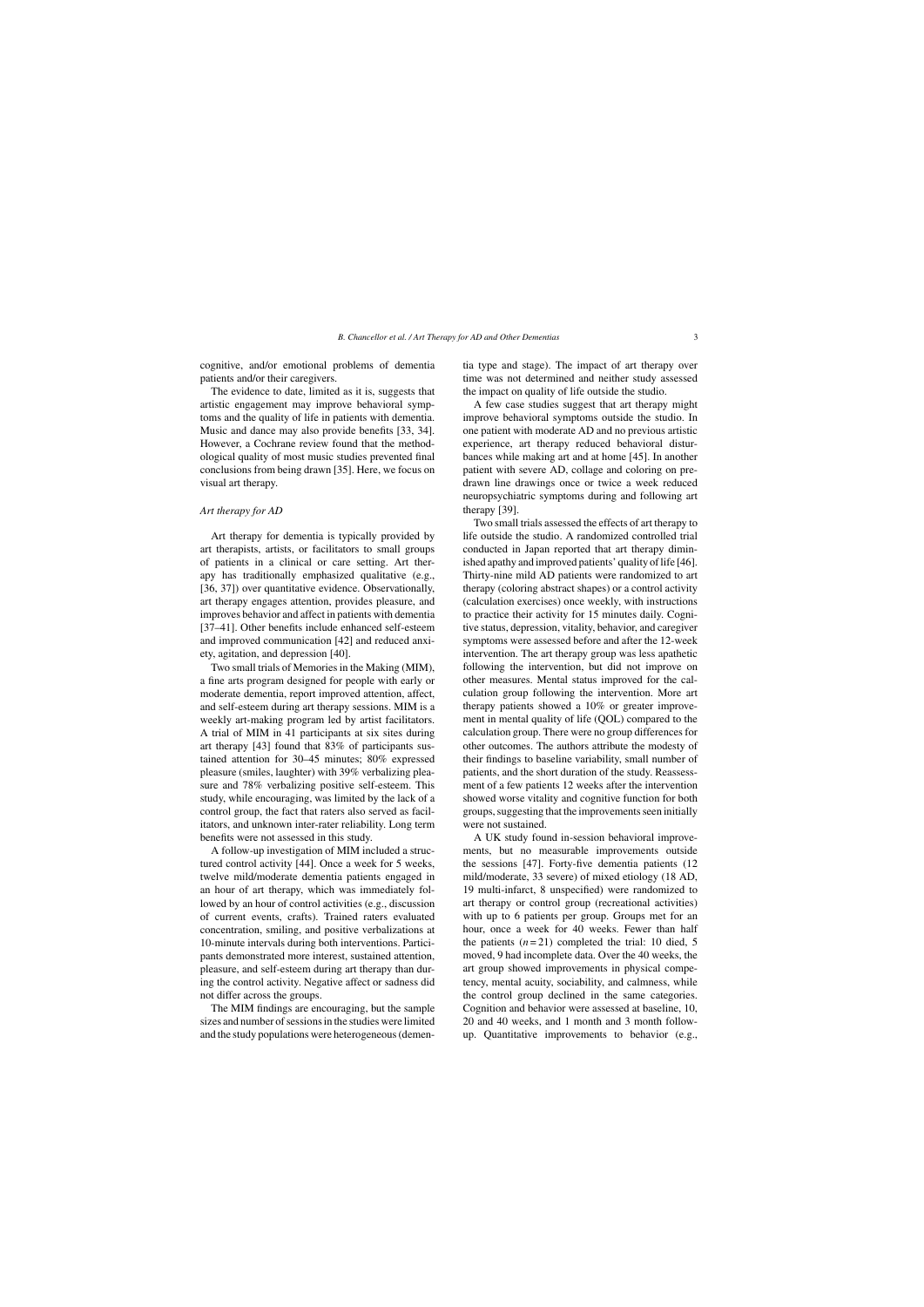self-care, sociability, disorientation, irritability) relative to control were not found. The investigators reported anecdotal behavioral and communication improvements and speculated that their outcome instrument was insensitive to these changes. Cognition, memory, or attention did not improve in either group.

In summary, making art in a structured setting might benefit AD patients during therapy sessions. Whether these benefits generalize to life outside the studio is not clear.

## **ART APPRECIATION**

In the past decade, museums have initiated art appreciation programs for AD patients and their caregivers. Meet Me at MoMA is the largest such program. MoMA's Alzheimer's Initiative has supported similar programs in more than 60 other museums [48]. Other structured arts appreciation programs for people with dementia include ARTZ: Artists for Alzheimer's, Arts for Alzheimer's in New York, Arts for the Aged in Maryland [49], and tours at Boston's Museum of Fine Arts [50].

The Meet Me at MoMA program consists of monthly 90-minute sessions of group (7-8 patient/ caregiver dyads) discussions led by museum curators of four or five artworks from the Museum's collection. One (not peer reviewed) study of the Meet Me at MoMA program found that patients' and caregivers' mood improved during and after the visits [51]. Earlystage dementia patients and caregivers  $(n = 37 \text{ dyads})$ were evaluated over 9 months. Assessments included pre and post-session self-report mood scales, observerrated instruments, take-home evaluations, and follow up focus groups. The mood of both patients and caregivers improved during sessions. Caregivers reported improved mood in 55% of patients and self-esteem in 27% of patients that lasted days. Caregivers also reported that they themselves felt a greater social connection and fewer emotional problems.

In addition to viewing art, some gallery programs incorporate making art. The Walker's "Contemporary Journeys" is one such program. Following 3-months of program participation, they found (also not peer reviewed) that the mood of patients and caregivers improved [48]. A UK gallery-based art viewing and making program (3 weekly 90-minute sessions) for 6 mild/moderate dementia patient/caregiver dyads reported better episodic memory that was still evident 4 weeks later [52]. Caregivers in the study reported that family members with dementia showed better mood,

greater confidence, and reduced sense of isolation during sessions.

### **THEORETICAL FRAMEWORK**

The evidence to date suggests that art therapy might help patients with dementias. To understand why this intervention might be useful, we propose a framework with three components. First, art therapy relies on preserved abilities rather than attempting to correct disabilities. Second, art therapy provides a vehicle for emotional expression in patients who have trouble communicating verbally. Finally, creating visual art can engender a state of 'flow', which is associated with a sense of well-being. We review each component in turn.

1. The ability to appreciate and produce visual art is relatively preserved in AD. Art appreciation encompasses visual and emotional processes and the assignment of meaning [25]. Severe deficits in visuospatial function occur later in the sequence of neuropsychological deficits (except in the posterior cortical atrophy variant of AD). Typically, episodic memory declines first, then semantic impairments, followed by attention and executive dysfunction. Early visual cortex is relatively preserved in AD, supporting low and intermediate vision: contour, color and location identification, segregation, and grouping of components [53]. The occipitotemporal ventral stream involved in recognition of 'what' is less affected than the dorsal parietal, or 'where' pathway involved in localizing objects in space [54]. Characteristic 'dorsal stream' deficits in AD include visual attention, motion-detection, depth perception, and angle-discrimination [15]. While AD pathology makes the capacity to produce highly realistic or conceptually rich art less likely, the preservation of basic visual and motor function supports the abilities needed to produce art.

Art appreciation involves assigning emotional and cognitive significance to artworks. AD produces subtle dysfunction in emotional processing [55], but preserves basic emotional processing, expression, and reward functions until late in the disease [56, 57]. Patients with AD can rank paintings according to their own aesthetic preferences. Despite not remembering having seen the artworks, their preferences are stable over two-weeks [58]. These findings suggest that AD patients can enjoy art. Memory or language abilities are not essential for their art appreciation.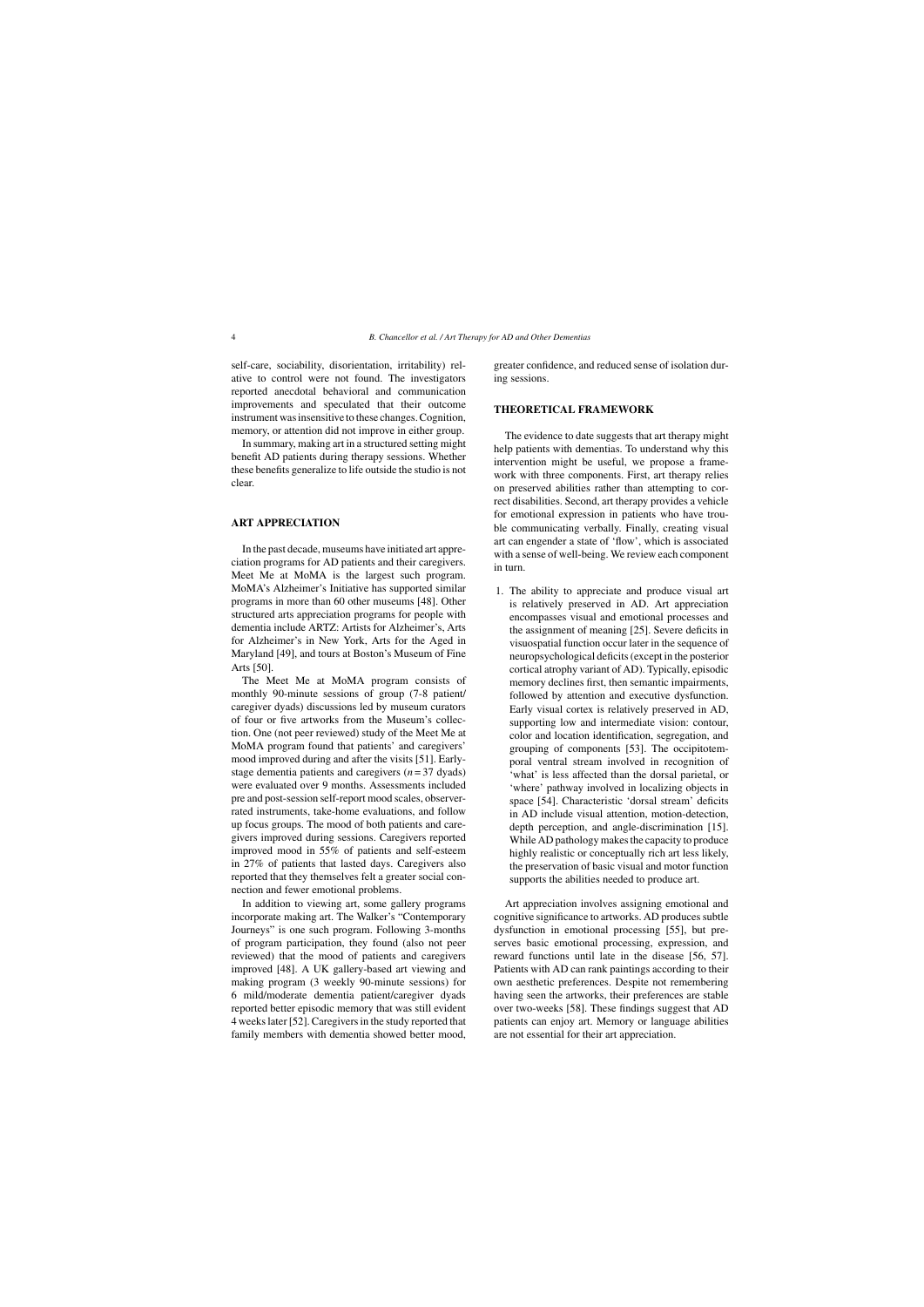Art production relies on procedural memories. Procedural learning and memory are relatively preserved in AD [59]. AD patients can learn new motor, perceptual, and cognitive procedures, suggesting that they can learn art skills [60, 61]. Patients with mild dementia can convey depth and proportion and detail in their artwork. Most moderately demented patients are able to create representational forms and figures [40]. Of 41 mild and moderate stage dementia patients studied in Memories in the Making program, 78% were able to draw or paint from a personal memory some of the time [43]. Patients who have lost the ability to create representational images still produce art using color and composition, making abstract looking, often geometric images [27].

In summary, while art is often conceptual or meaning laden, it need not be. While art can be realistic and made with great graphic skill, it need not be. Art draws on different neural capacities in a flexible manner. Preserved sensory and motor cortices enable patients to see and produce art. Relatively intact limbic systems mean that art can serve as a vehicle for emotional expression and enjoyment. The primary deficits in early to moderate AD of impaired episodic memory, learning, and language are not impediments to producing art. Semantic and visuospatial deficits may alter the content of art, but does not prevent its production. Given proper support, most patients with AD can create art. De Kooning's wife and students stretched his canvases and mixed his paints. Art therapists can provide similar support and structure for patients.

2. Art as expression. Humanist scholars often emphasize the role of art as a medium for emotional expression. In *What is Art?* Tolstoy wrote, "art is a human activity consisting in this, that one man consciously by means of certain external signs, hands on to others feelings he has lived through, and that others are infected by these feelings and also experience them" [62]. In *Principles of Art* Collingwood asserted that "the artist's business is to express emotions; and the only emotions he can express are those which he feels, namely his own" [63] (pp. 314–315). He also said "art is the community's medicine for the worst disease of mind, the corruption of consciousness" (p. 336).

These humanist views are relevant to the experience of people with AD. Non-verbal communication is typically less affected than verbal abilities. Patients with AD can have intense emotional lives [64] that might not find verbal expression. Most patients display a wide range of facial emotions even into the middle to late stages [57]. Art provides a way for patients to organize and express their emotions [65]. The opportunity for patients to say something without words, through line, form, and color is often met with enthusiasm and relief [66].

3. Artistic engagement can induce 'flow.' What happens to people in general, and AD patients in particular, who are absorbed by making or viewing art? The philosopher John Dewey wrote, "aesthetic experience is experience in which the whole creature is alive" [67]. A patient from the MIM program stated, "In here I feel like a person again" [43].

One reason that art therapy can lead to a greater sense of well-being is that making art can produce a state called "flow" [68]. Csikszentmihalyi developed flow theory by first studying artists among other groups. Flow refers to a state of intense concentration, satisfaction, and enjoyment that is experienced when one is engaged in an intrinsically rewarding activity. People in flow describe feeling strong, alert, in control, unselfconscious, and at the peak of their abilities. Flow is achieved by setting clear goals that challenge but do not exceed ones' abilities. The activity typically gives the person immediate feedback. A person in "flow" is so deeply absorbed that awareness of time and concern for one's self disappears. Yet, a strong sense of self emerges after the flow experience is over.

Art making fits the conditions—an activity that is challenging, goal oriented, with immediate feedback—to elicit 'flow'. Elderly artists and non-artists engaged in art making describe feeling challenged, purposeful, and totally absorbed in the sensuality of the activity [69].

AD patients creating art under proper conditions probably have the neural capacity to experience flow. The neural correlates of flow have not yet been identified, but implicit knowledge systems are likely engaged when released from control by explicit cognitive systems [70]. A state of hypofrontality may enable temporary suppression of analytical and other explicit capacities [70], which when present in AD might even predispose them to enter flow states.

# **METHODOLOGICAL CONSIDERATIONS IN ESTABLISHING EFFICACY OF ART THERAPY**

We have made the case that art therapy is a plausible intervention for dementia. However, rigorous clinical investigations are needed to demonstrate its efficacy.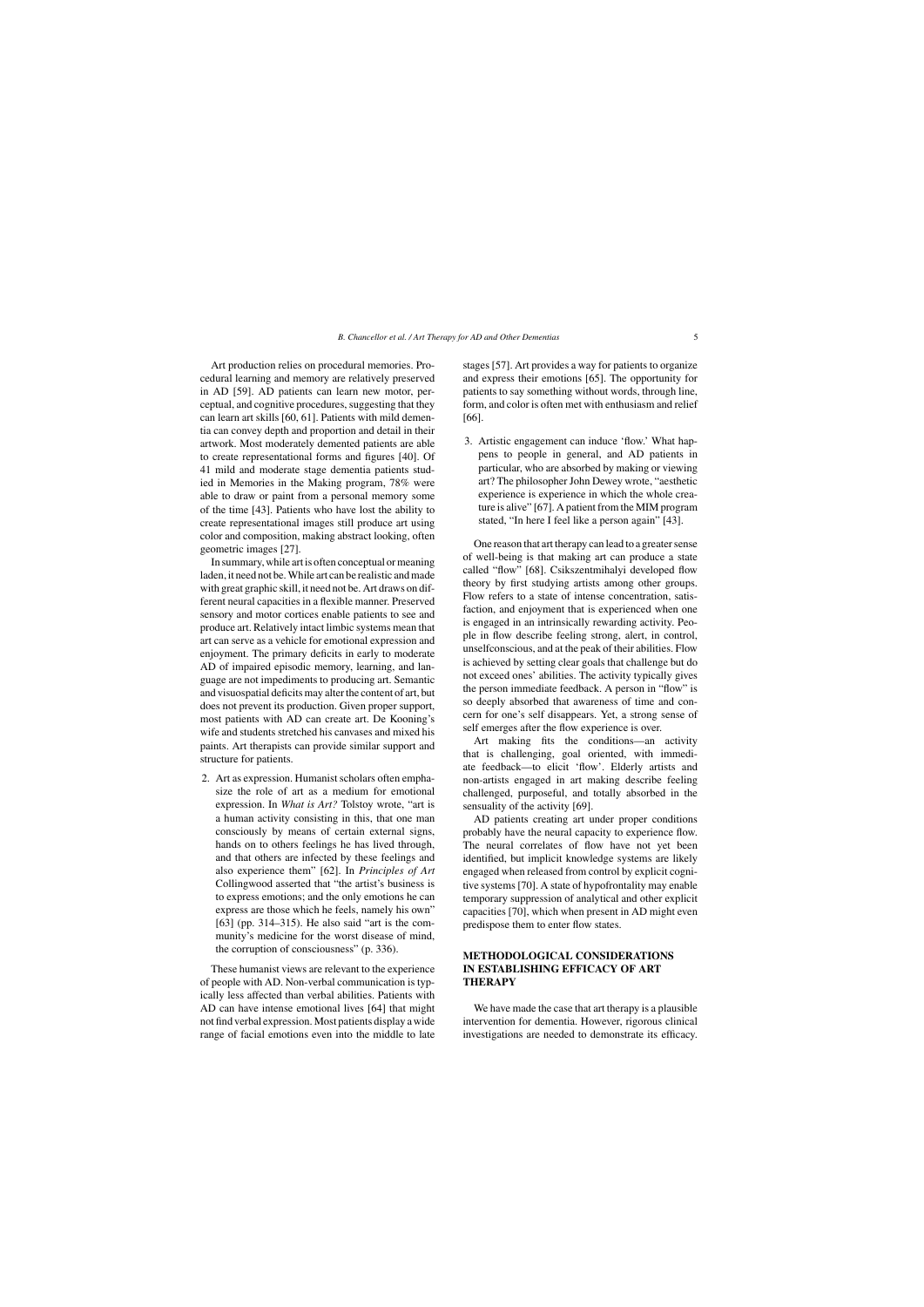Here we discuss some considerations in designing such investigations.

One consideration is selection of the study population. Of the trials discussed, only the Japanese study [46] assessed AD patients specifically; the other trials included patients with mixed dementias [43, 44, 47]. Given the differences in artistic predisposition and abilities across the dementias, the efficacy of art therapy needs to be investigated by dementia type. Even within AD, the relative effects of art therapy in clinical variants such as posterior cortical atrophy or logopenic progressive aphasia would need to be determined.

Disease stage is also relevant given differences in abilities as the disease progresses. Evidence for the efficacy of art therapy in advanced dementia patients is limited. Flow theory emphasizes the importance of matching challenges with abilities. Patients with mild disease may be able to work independently, while those with severe dementia likely require greater structure. Dose-response is an important area of investigation. Most research has investigated weekly 1-hour sessions. Hattori [46] reported vitality and quality of life benefits from encouraging 15 minutes of daily art making in addition to weekly group sessions. Improvements in mood, anxiety, and cognitive function resulting from a 4-session per week (for 3 weeks) multisensory intervention (art, music, cognitive) were maintained 3 weeks after the intervention [71]. These reports suggest that benefits might be better maintained over time with frequent sessions.

A critical issue is the role of the art therapist or facilitator. Anecdotal reports stress the importance of the art therapist's methods of engagement and personality in creating a comfortable environment for patients creating art. Therapists' abilities to communicate with patients can influence outcomes [72]. Unresolved questions are: how should the therapist open a session (e.g., discuss a famous artist, provide a theme or a sensory experience)? How much direction, if any, is optimal? Engaging the patient in conversation about the work—asking the patient to title the work or encouraging reminiscence or free association—may help patients connect to their emotions and memories [73].

The choice of artistic media may be relevant. Art therapists typically use media with particular diagnoses or treatment goals in mind. For example, watercolor, a flowing media, is often used for AD or Parkinson's disease to promote freedom of expression. Encouraging patients to choose their own media provides patients with milder disease an opportunity to exercise personal choice and control [74].

Combining music and other sensory stimuli might facilitate art therapy [75, 76]. Ambient music can reduce agitation [77]. Multisensory stimulation (lights, sounds, tactile sensations) may reduce agitation and apathy and improve mood, particularly for late stage patients [78, 79].

Given the difficulties of "blinding" raters, interrater reliability assessments are needed. Third party raters may avoid potential biases introduced by raters who believe in the efficacy of their own intervention. Controlled studies to date have primarily assessed the effects of art therapy on patients' affect and behavior during or immediately following art therapy sessions. While in-session benefits are important, future studies need to assess the impact of art therapy outside the studio.

Several potential domains can be evaluated: cognitive, functional (e.g., activities of daily living), neuropsychiatric, and overall quality of life. Impact on cognitive function is likely to be minimal [47]. We also would not expect functional abilities to improve because of art therapy.

Primary outcomes of interest are neuropsychiatric symptoms, quality of life, and levels of caregiver stress. An example of an instrument that would be appropriate to use in this setting is the Neuropsychiatric Inventory (NPI). Caregivers report on ten behavioral (delusions, hallucinations, agitation, depression, anxiety, elation, apathy, disinhibition, irritability, aberrant motor behavior) and two neurovegetative dimensions (sleep/nighttime behavior, appetite/eating disorders). A key consideration in selecting specific instruments is the cognitive status of the patient group in question. If patients cannot accurately remember or assess their behavior or mental status, caregiver-rated inventories would be needed. The NPI and Cohen-Mansfield agitation scale [80] are examples of caregiver-rated instruments.

Health Related Quality of Life is a multidimensional construct that incorporates physical, psychological, and social functioning. Dementia specific quality of life measures encompass daily activities, health and well-being, cognitive functioning, social relationships, and self-concept [81]. Measuring quality of life in dementia can be challenging because of patients' poor recall, sense of time, insight, and communication abilities. However, meaningful data can be acquired using both patient and proxy measures [81, 82]. The QOL-AD is specific to AD and has both patient and proxy rated elements [83].

Given caregiver morbidity associated with the care of AD patients, the impact of art therapy on caregivers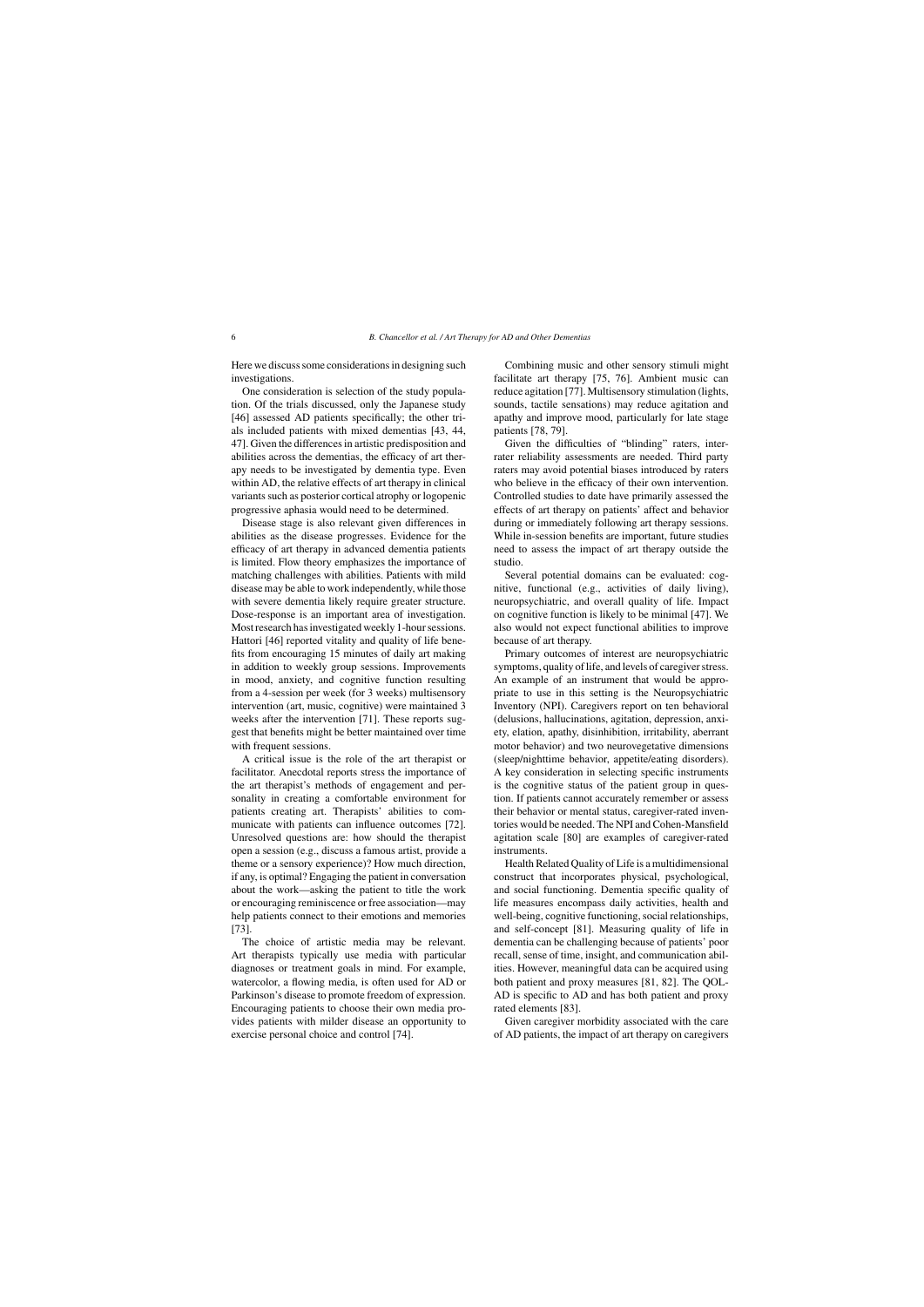| Author                                        | Year Type                                              | Patient $(s)$                                                                                                                                         | Intervention                                                                                         | In session results                                                                                                              | Out of session<br>results                                                                       |
|-----------------------------------------------|--------------------------------------------------------|-------------------------------------------------------------------------------------------------------------------------------------------------------|------------------------------------------------------------------------------------------------------|---------------------------------------------------------------------------------------------------------------------------------|-------------------------------------------------------------------------------------------------|
| Kahn-Denis<br>$[38]$                          | 1997 Oualitative<br>article with<br>examples           | 3 patients: 82 yo woman<br>with AD, no art<br>training; 83 yo woman<br>with multi-infarct<br>dementia, expressive<br>aphasia, no art training;        | Art therapy over<br>several years (e.g.,<br>painting)                                                | Improved mood; sustained<br>attention for 55 min; active<br>reminiscence; awareness of<br>self                                  | Not reported                                                                                    |
| Mcfadden and 2010 Qualitative<br>Basting [36] | article with<br>examples                               | 85 yo woman with AD<br>"Leo" institutionalized<br>with advanced<br>dementia; "Mrs. G"<br>moderate dementia,<br>community dwelling                     | Artist led group art<br>therapy, mixed<br>media (e.g.,<br>painting, clay,<br>mosaic) for 10<br>weeks | Leo: sustained attention,<br>improved concentration;<br>Mrs. G: concentration,<br>verbal communication;<br>community engagement | Leo: anticipated<br>sessions                                                                    |
| Meguro and<br>Meguro [84]                     | 2010 Case study                                        | 79 yo woman with AD,<br>former professor of<br>Japanese flower<br>arrangement                                                                         | Donezepil + flower<br>arranging                                                                      | Improved verbal<br>communication and mood                                                                                       | Increased cerebral<br>glucose<br>metabolism in<br>thalamus and<br>frontosubcortical<br>networks |
| Mimica and<br>Dubravka<br>$[45]$              | 2011 Case study                                        | Croatian man with<br>moderate AD,<br>behavioral<br>disturbances, no art<br>training                                                                   | center                                                                                               | Drawing at daily care Calmer, more satisfied; fewer Fewer behavioral<br>neuropsychiatric<br>disturbances                        | disturbances; less<br>psychiatric<br>medication; better<br>communication                        |
| Pesiah et al.<br>$[39]$                       | 2011 Case study                                        | 82 yo woman with severe 1-2 h sessions 1-2<br>dementia, frontal<br>deficits, expressive<br>aphasia, behavioral<br>symptoms, no formal<br>art training | days per week for<br>3-4 weeks; collage,<br>color pre-drawn<br>lines                                 | Sustained attention; calm and Not reported<br>focused; pleasure (e.g.,<br>smiling)                                              |                                                                                                 |
| Safar and<br>Press $[37]$                     | 2011 Case study                                        | 57 yo woman with<br>corticobasal dementia<br>(apraxia, spatial deficits<br>progressed to Balints),<br>former artist                                   | sessions (art as<br>therapy and<br>psychotherapy)                                                    | Monthly 2-3 h 1-on-1 Experienced pleasure;<br>expressed feelings in art<br>and verbally; worked<br>calmly and reminisced        | Improved mood and<br>anxiety; showed<br>self awareness                                          |
| Shore [85]                                    | 1997 Qualitative<br>article with<br>example            | 89 yo man with AD,<br>institutionalized,<br>frequent aggression,<br>agitation                                                                         | 1-on-1 and group art<br>therapy                                                                      | Reminiscence elicited;<br>Emotions expressed in art<br>and verbally                                                             | Not reported                                                                                    |
| Stallings [42]                                | 2010 Case study<br>with remi-<br>niscence<br>objective | 3 patients with dementia                                                                                                                              | 2 sessions of collage                                                                                | Patients communicated and<br>reminisced through collage<br>and verbally                                                         | Not reported                                                                                    |
| Sterritt and<br>Pokorny<br>[86]               | 1994 Qualitative<br>article with<br>examples           | 8 patients with dementia<br>or other<br>neuropsychiatric<br>illnesses (Parkinson's,<br>schizophrenia)                                                 | Weekly art therapy;<br>cutting shapes,<br>collage                                                    | Elicited reminiscence;<br>emotional expression in art<br>and verbally; increased<br>socialization (e.g., sharing,<br>empathy)   | Not reported                                                                                    |
| Stewart [40]                                  | 2004 Qualitative<br>article with<br>examples           | 4 patients with dementia<br>of mixed etiology,<br>severity including 2<br>patients with severe<br>dementia                                            | Mixed media                                                                                          | Sustained concentration for<br>1 h; reduced restlessness,<br>wandering; improved<br>affect; reminisced in art and<br>verbally   | Not reported                                                                                    |
| Wald [41]                                     | 1993 Oualitative<br>article with<br>examples           | Mel. a former architect<br>with dementia and<br>psychosis                                                                                             | Pencil drawing                                                                                       | Improved anxiety, less<br>psychosis                                                                                             | Improved self<br>esteem                                                                         |
| Wald [76]                                     | 1983 Qualitative<br>article with<br>examples           | 6 patients with dementia<br>(4 with AD)                                                                                                               | Group art therapy<br>(e.g., fall leaves,<br>tree drawing)                                            | Showed pleasure; expressed<br>emotion; improved coping,<br>self esteem                                                          | Not reported                                                                                    |

Table 1 Qualitative studies: Art therapy for Alzheimer's and other dementias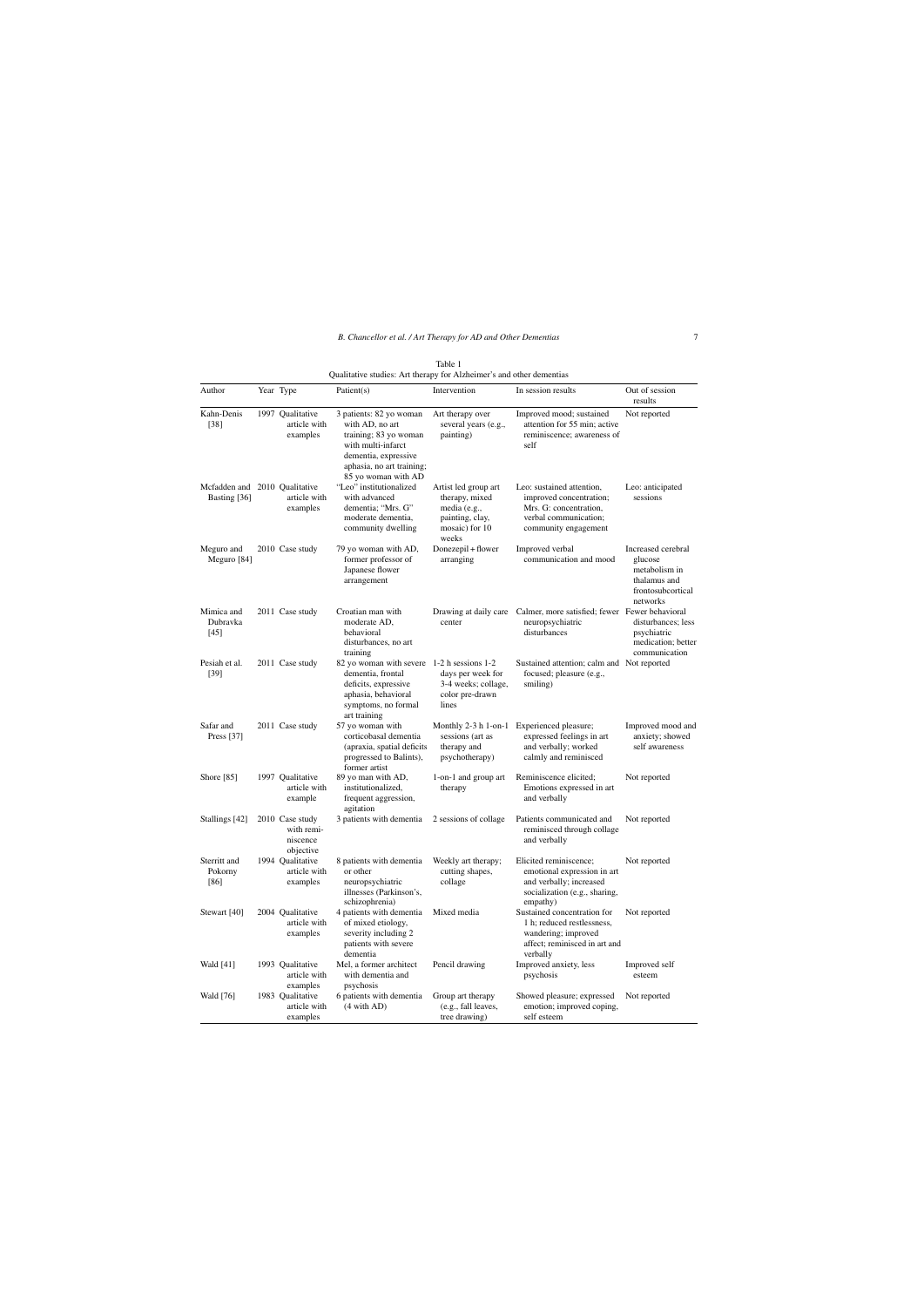|                          |      |                                                         |                                                                                                           | Quantitative studies: Art therapy for Alzheimer's and other dementias                                                 |                                                                                            |                                                                                                                                                                       |                                                                                                                                             |                                                                                                                                                                                                                                                        |
|--------------------------|------|---------------------------------------------------------|-----------------------------------------------------------------------------------------------------------|-----------------------------------------------------------------------------------------------------------------------|--------------------------------------------------------------------------------------------|-----------------------------------------------------------------------------------------------------------------------------------------------------------------------|---------------------------------------------------------------------------------------------------------------------------------------------|--------------------------------------------------------------------------------------------------------------------------------------------------------------------------------------------------------------------------------------------------------|
| Author                   | Year | Study design                                            | diagnosis)<br>Patients (#                                                                                 | Intervention                                                                                                          | Dose/Duration                                                                              | Outcome                                                                                                                                                               | In session results                                                                                                                          | Out of session results                                                                                                                                                                                                                                 |
| Hattori et al.<br>$[46]$ | 2011 | (calculation<br>Randomized,<br>controlled<br>group)     | $(MMSE = 20-24)$<br>dwelling, mild<br>39, community<br>$\Delta\!D$                                        | collage; groups of 5<br>accompanied by a<br>Coloring pre-drawn<br>abstract shapes,<br>family member<br>patients, each | 45 min once per week<br>practice 15 min per<br>for 12 weeks with<br>instructions to<br>day | depression, vitality,<br>pre/post outcome;<br>caregiver burden<br>weeks follow up<br>evaluated at 12<br>Cognitive status,<br>some patients<br>symptoms,<br>behavioral | Not evaluated                                                                                                                               | QOL for art versus<br>art therapy; mental<br>calculation group;<br>apathy benefit for<br>significant. More<br>status benefit for<br>improvement in<br>Post-intervention:<br>differences not<br>between group<br>patients with<br>$> = 10\%$<br>control |
| Rentz [44]<br>Kinney and | 2005 | (current events)<br>Randomized,<br>condition<br>control | mixed etiologies<br>12 mild/moderate<br>dementia,                                                         | Drawing and painting<br>(Memories in the<br>on paper, canvas<br>Making)                                               | 1 h once per week for<br>5 weeks                                                           | evaluated at 10 min<br>well-being metrics<br>In session: 7<br>intervals                                                                                               | sustained attention,<br>normalcy for art<br>Increased interest,<br>therapy versus<br>self-esteem,<br>pleasure,<br>control                   | Not evaluated                                                                                                                                                                                                                                          |
| Rentz [43]               | 2002 | Outcome; no<br>control                                  | mixed etiologies<br>41 mild/moderate<br>dementia,                                                         | Drawing and painting<br>(Memories in the<br>on paper, canvas<br>Making)                                               | 1 h once per week for<br>12 weeks                                                          | well-being metrics.<br>evaluated during<br>single session<br>Each patient<br>In session; 7                                                                            | Enhanced well-being,<br>pleasure, attention                                                                                                 | Not evaluated                                                                                                                                                                                                                                          |
| Rusted [47]              | 2006 | Randomized,<br>controlled<br>(activities<br>group)      | mixed etiologies<br>completed trial<br>moderate, 33<br>45 dementia,<br>severe); 21<br>$(12 \text{ midd})$ | Group ( $\sim$ 6 patients)<br>art therapy led by<br>art therapist                                                     | 1 h once per week for<br>40 weeks                                                          | In session (e.g., mood,<br>baseline, 10, 20, 40<br>out-of session (e.g.,<br>weeks, 1 mo. 3 mo.<br>mental acuity) and<br>mood, cognition,<br>behavior) at<br>follow up | sociability for art<br>control over time<br>Improvements in<br>therapy versus<br>mental acuity,<br>calmness, and<br>competency,<br>physical | change to cognition,<br>memory, attention<br>versus control; no<br>improvements to<br>communication,<br>improvement to<br>behavior for art<br>quantitative<br>mood; no<br>Anecdotal                                                                    |

Table 2<br>w for Alzheimer's and other dementias  $\Lambda$ rt th etudiae.

8 *B. Chancellor et al. / Art Therapy for AD and Other Dementias*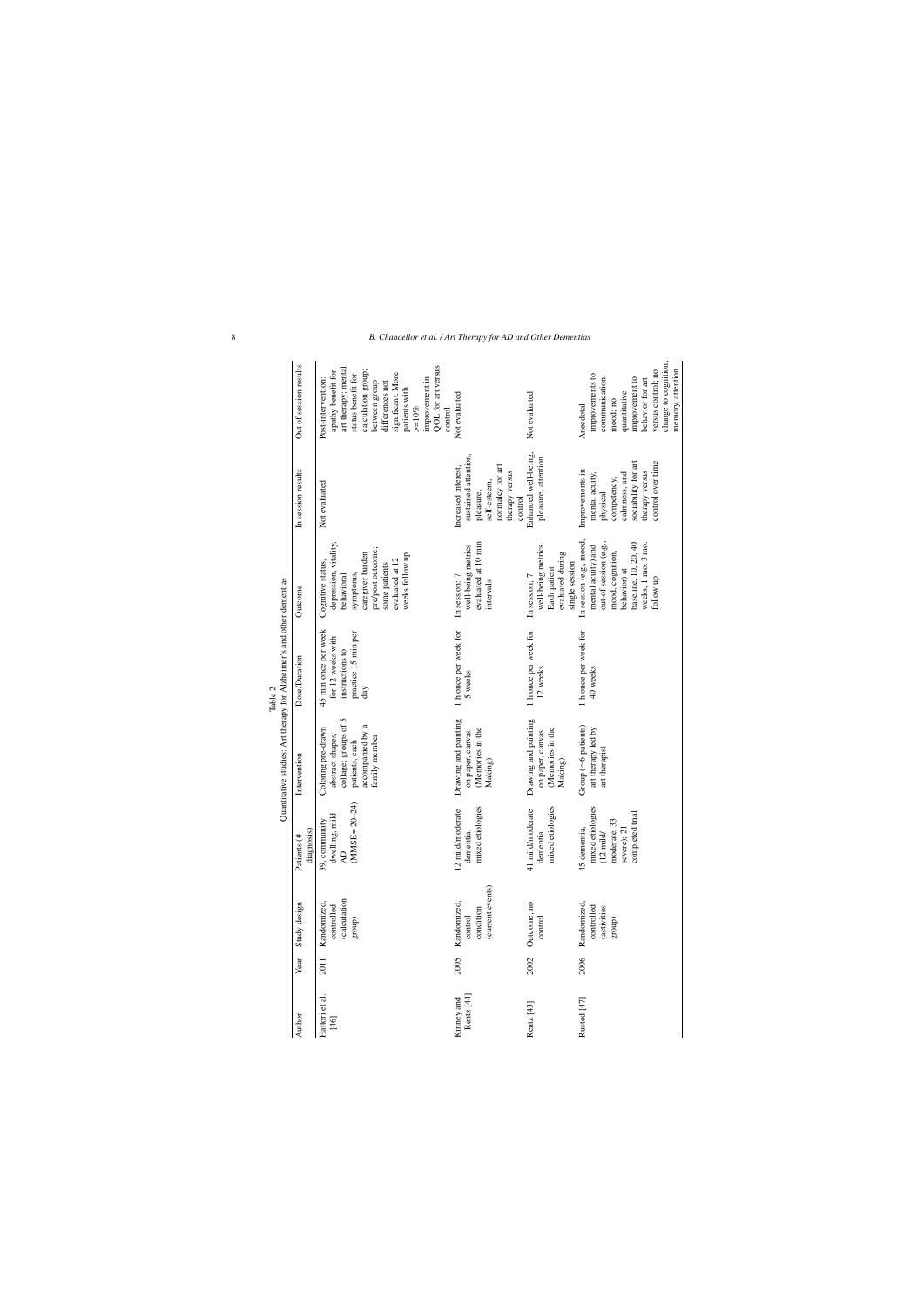should also be evaluated. One question is what form of art therapy benefits caregivers most? Do caregivers benefit directly from patients' improvements? Does caregiver participation (e.g., arts appreciation patientcaregiver dyads) result in further benefit? The NPI Caregiver distress scale (NPI-D), a subscale of the NPI, could be used to assess changes in caregiver distress [10].

#### **CONCLUSIONS**

For physicians and family members caring for patients with AD, the question of what can be done is a persistent one. Disease modifying therapies are limited and a cure is not immediately forthcoming. With AD's long course from diagnosis to death, treatments that alleviate neuropsychiatric symptoms and improve quality of life and caregiver distress would be helpful. Visual art may be such an intervention given the characteristic mix of abilities and deficits experienced by patients. Carefully designed clinical studies are desperately needed if arts programs tailored to patients' talents and symptoms are to be common in the treatment armamentarium for AD.

## **DISCLOSURE STATEMENT**

Authors' disclosures available online (http://www.jalz.com/disclosures/view.php?id=1928).

## **REFERENCES**

- [1] World Health Organization and Alzheimer's Disease International (2012) Dementia: A public health priority, http://www.who.int/mental [health/publications/dementia](http://www.who.int/mental_health/publications/dementia_report_2012/en/) report 2012/en/, Accessed October 22, 2012.
- [2] Lopez OL (2011) The growing burden of Alzheimer's disease. *Am J Manag Care* **17**, S339-S345.
- [3] Steinberg M, Shao H, Zandi P, Lyketsos CG, Welsh-Bohmer KA, Norton MC, Breitner JC, Steffens DC, Tschanz JT (2008) Point and 5-year period prevalence of neuropsychiatric symptoms in dementia: The Cache County Study. *Int J Geriatr Psychiatry* **23**, 170-177.
- [4] Fernadez-Martinez M, Molano A, Castro J, Zarranz JJ (2010) Prevalence of neuropsychiatric symptoms in mild cognitive impairment and Alzheimer's disease, and its relationship with cognitive impairment. *Curr Alzheimer Res* **7**, 517-526.
- [5] Lyketsos CG, Lopez O, Jones B, Fitzpatrick AL, Breitner J, DeKosky S (2002) Prevalence of neuropsychiatric symptoms in dementia and mild cognitive impairment: Results from the cardiovascular health study. *JAMA* **288**, 1475-1483.
- [6] Gonzalez-Salvador T, Lyketsos CG, Baker A, Hovanec L, Roques C, Brandt J, Steele C (2000) Quality of life in dementia patients in long-term care. *Int J Geriatr Psychiatry* **15**, 181-189.
- [7] Wancata J, Windhaber J, Krautgartner M, Alexandrowicz R (2003) The consequences of non-cognitive symptoms of dementia in medical hospital departments. *Int J Psychiatry Med* **33**, 257-271.
- [8] Stern Y, Tang MX, Albert MS, Brandt J, Jacobs DM, Bell K, Marder K, Sano M, Devanand D, Albert SM, Bylsma F, Tsai WY (1997) Predicting time to nursing home care and death in individuals with Alzheimer disease. *JAMA* **277**, 806-812.
- [9] Bergvall N, Brinck P, Eek D, Gustavsson A, Wimo A, Winblad B, Jönsson L  $(2011)$  Relative importance of patient disease indicators on informal care and caregiver burden in Alzheimer's disease. *Int Psychogeriatrics* **23**, 73-85.
- [10] Kaufer DI, Cummings JL, Christine D, Bray T, Castellon S, Masterman D, MacMillan A, Ketchel P, DeKosky ST (1998) Assessing the impact of neuropsychiatric symptoms in Alzheimer's disease: The neuropsychiatric inventory caregiver distress scale. *J Am Geriatr Soc* **46**, 210-215.
- [11] Levy K, Lanctot KL, Farber SB, Li A, Herrmann N (2012) Does pharmacological treatment of neuropsychiatric symptoms in Alzheimer's disease relieve caregiver burden? *Drugs Aging* **29**, 167-179.
- [12] Sink KM, Holden KF, Yaffe K (2005) Pharmacological treatment of neuropsychiatric symptoms of dementia: A review of the evidence. *JAMA* **293**, 596-608.
- [13] Hersch EC, Falzgraf S (2007) Management of the behavioral and psychological symptoms of dementia. *Clin Interv Aging* **2**, 611-621.
- [14] Crutch SJ, Isaacs R, Rossor MN (2001) Some workmen can blame their tools: Artistic change in an individual with Alzheimer's disease. *Lancet* **357**, 2129-2133.
- [15] Maurer K, Prvulovic D (2004) Paintings of an artist with Alzheimer's disease: Visuoconstructural deficits during dementia. *J Neural Transm* **111**, 235-245.
- [16] Fornazzari LR (2005) Preserved painting creativity in an artist with Alzheimer's disease. *Eur J Neurol* **12**, 419-424.
- [\[17\] Hubner B \(2011\) I Remember Be](http://www.j-alz.com/disclosures/view.php?id=1928)tter When I Paint. Ellena E, Huebner B, series eds. French Connection Films and the Hilgos Foundation.
- [18] Espinel CH (1996) de Kooning's late colours and forms: Dementia, creativity, and the healing power of art. *Lancet* **347**, 1096-1098.
- [19] van Buren B BB, Potts D, Miller B, Chatterjee A (2013) Changes in painting styles of artists with Alzheimer's disease. *Psychol Aesthet Creat Arts* **7**, 89-94.
- [20] Chatterjee A (2006) The neuropsychology of visual art: Conferring capacity. In *International Review of Neurobiology*, Rose FC, ed. Academic Press, pp. 39-49.
- [21] Miller BL, Cummings J, Mishkin F, Boone K, Prince F, Ponton M, Cotman C (1998) Emergence of artistic talent in frontotemporal dementia. *Neurology* **51**, 978-982.
- [22] Schott GD (2012) Pictures as a neurological tool: Lessons from enhanced and emergent artistry in brain disease. *Brain* **135**, 1947-1963.
- [23] Seeley WW, Matthews BR, Crawford RK, Gorno-Tempini ML, Foti D, Mackenzie IR, Miller BL (2008) Unravelling Bolero: Progressive aphasia, transmodal creativity and the right posterior neocortex. *Brain* **131**, 39-49.
- [24] Rankin KP, Liu AA, Howard S, Slama H, Hou CE, Shuster K, Miller BL (2007) A case-controlled study of altered visual art production in Alzheimer's and FTLD. *Cogn Behav Neurol* **20**, 48-61.
- [25] Chatterjee A (2004) The neuropsychology of visual artistic production. *Neuropsychologia* **42**, 1568-1583.
- [26] Crutch SJ, Rossor MN (2006) Artistic changes in Alzheimer's disease. *Int Rev Neurobiol* **74**, 147-161.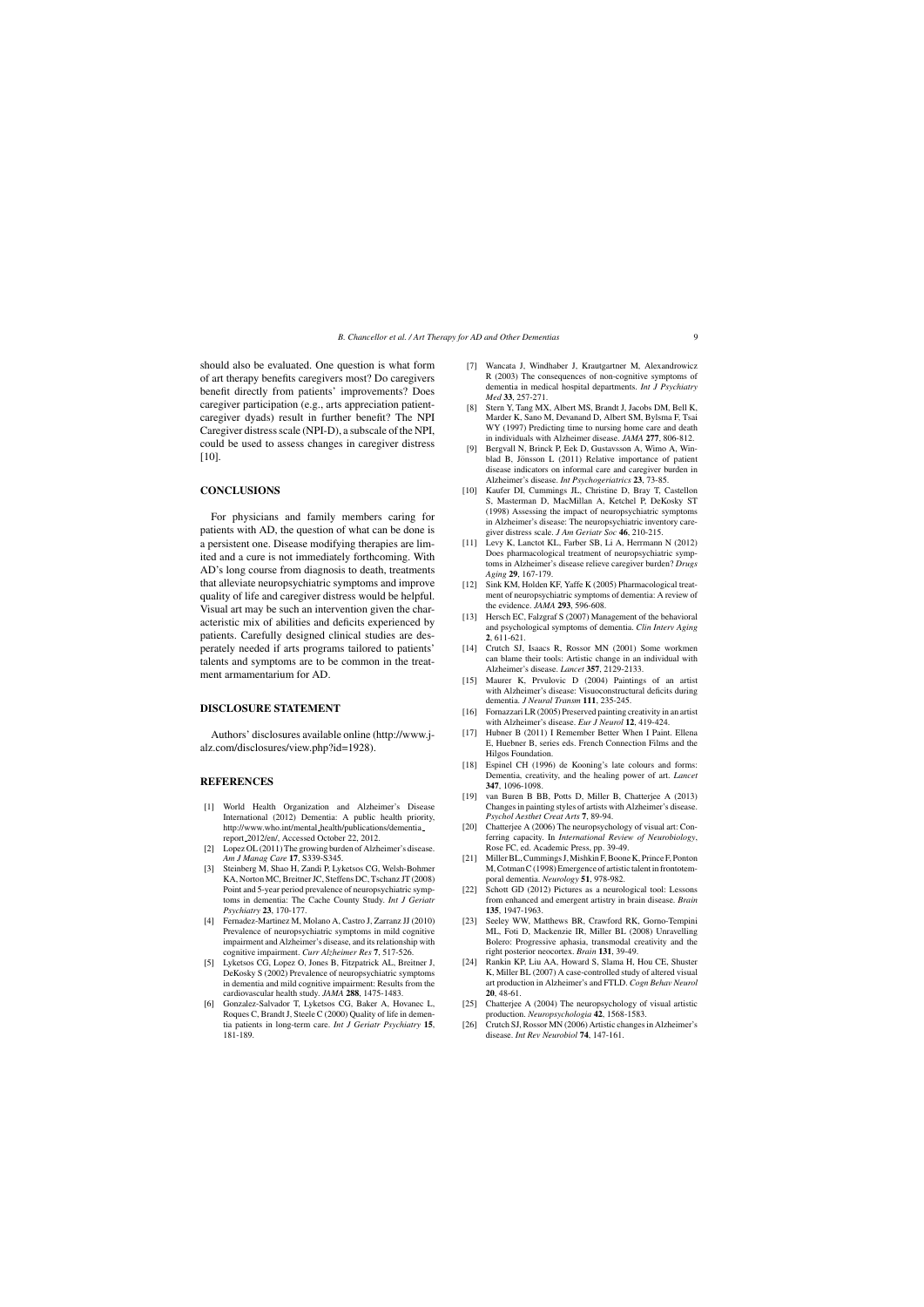- [27] Miller BL, Hou CE (2004) Portraits of artists: Emergence of visual creativity in dementia. *Arch Neurol* **61**, 842-844.
- [28] Hogan S (2001) *Healing Arts: The history of art therapy*, Jessica Kingsley Publishers, London.
- [29] Stuckey HL, Nobel J (2010) The connection between art, healing, and public health: A review of current literature. *Am J Public Health* **100**, 254-263.
- [30] Geue K, Goetze H, Buttstaedt M, Kleinert E, Richter D, Singer S (2010) An overview of art therapy interventions for cancer patients and the results of research. *Complement Ther Med* **18**, 160-170.
- [31] Gray AE (2011) Expressive arts therapies: Working with survivors of torture. *Torture* **21**, 39-47.
- [32] Cohen GD (2006) Research on creativity and aging: The positive impact of the arts on health and illness. *Generations* **30**, 7-15.
- [33] Livingston G, Johnston K, Katona C, Paton J, Lyketsos CG (2005) Systematic review of psychological approaches to the management of neuropsychiatric symptoms of dementia. *Am J Psychiatry* **162**, 1996-2021.
- [34] McDermott O, Crellin N, Ridder HM, Orrell M (2012) Music therapy in dementia: A narrative synthesis systematic review. *Int J Geriatr Psychiatry* **28**, 781-794.
- [35] Vink AC, Scholten BM, RJPM (2003) Music therapy for people with dementia. *Cochrane Database Syst Rev* **4**, CD003477.
- [36] McFadden SH, Basting AD (2010) Healthy aging persons and their brains: Promoting resilience through creative engagement. *Clin Geriatr Med* **26**, 149-161.
- [37] Safar LT, Press DZ (2011) Art and the brain: Effects of dementia on art production in art therapy. *Art Therapy* **28**, 96-103.
- [38] Kahn-Denis KB (1997) Art therapy with geriatric dementia clients. *Art Ther J Am Art Ther Assoc* **14**, 194-199.
- [39] Peisah C, Lawrence G, Reutens S (2011) Creative solutions for severe dementia with BPSD: A case of art therapy used in an inpatient and residential care setting. *Int Psychogeriatrics* **23**, 1011-1013.
- [40] Stewart EG (2004) Art therapy and neuroscience blend: Working with patients who have dementia. *Art Ther J Am Art Ther Assoc* **21**, 148-155.
- [41] Wald J (1993) Art therapy and brain dysfunction in a patient with a dementing illness. *Art Ther J Am Art Ther Assoc* **10**, 88-95.
- [42] Stallings JW, Emporia KS (2010) Collage as a therapeurtic modality for reminiscence in patients with dementia. *Art Ther J Am Art Ther Assoc* **27**, 136-140.
- [43] Rentz CA (2002) Memories in the making: Outcome-based evaluation of an art program for individuals with dementing illnesses. *Am J Alzheimers Dis Other Demen* **17**, 175-181.
- [44] Kinney JM, Rentz CA (2005) Observed well-being among individuals with dementia: Memories in the Making, an art program, versus other structured activity. *Am J Alzheimers Dis Other Demen* **20**, 220-227.
- [45] Mimica N, Dubravka K (2011) Art therapy may be beneficial for reducing stress-related behaviours in people with dementia. *Psychiatr Danub* **23**, 125-128.
- [46] Hattori H, Hattori C, Hokao C, Mizushima K, Mase T (2011) Controlled study on the cognitive and psychological effect of coloring and drawing in mild Alzheimer's disease patients. *Geriatr Gerontol Int* **11**, 431-437.
- [47] Rusted J, Sheppard L (2006) A multi-centre randomized control group trial on the use of art therapy for older people with dementia. *Group Analysis* **39**, 517-536.
- [48] Parsa A, Humble L, Gerber C (2010) Two art museum programs for people with dementia. *Museums Soc Issues* **5**, 217-234.
- [49] Basting AD (2006) Arts in dementia care: This is not the end.. its the end of the chapter. *Generations* **30**, 16-20.
- [50] Kennedy R (2005) The Pablo Picasso Alzheimer's Therapy. New York Times, New York, [http://www.nytimes.com/2005/](http://www.nytimes.com/2005/10/30/arts/design/30kenn.html?pagewanted=all&_r=0) 10/30/arts/design/30kenn.html?pagewanted=all& r=0
- [51] Rosenberg F (2009) The MoMA Alzheimer's Project: Programming and resources for making art accessible to people with Alzheimer's disease and their caregivers. *Arts Health* **1**, 93-97.
- [52] Eekelaar C, Camic PM, Springham N (2012) Art galleries, episodic memory and verbal fluency in dementia: An exploratory study. *Psychol Aesthet Creat Art* **6**, 262.
- [53] Fernandez R, Kavcic V, Duffy CJ (2007) Neurophysiologic analyses of low- and high-level visual processing in Alzheimer disease. *Neurology* **68**, 2066-2076.
- [54] Prvulovic D, Van de Ven V, Sack AT, Maurer K, Linden DE (2005) Functional activation imaging in aging and dementia. *Psychiatry Res* **140**, 97-113.
- [55] Klein-Koerkamp Y, Beaudoin M, Baciu M, Hot P (2012) Emotional decoding abilities in Alzheimer's disease: A metaanalysis. *J Alzheimers Dis* **32**, 109-125.
- [56] Bucks RS, Radford SA (2004) Emotion processing in Alzheimer's disease. *Aging Ment Health* **8**, 222-232.
- [57] Magai C, Cohen C, Gomberg D, Malatesta C, Culver C (1996) Emotional expression during mid- to late-stage dementia. *Int Psychogeriatr* **8**, 383-395.
- [58] Halpern AR, Ly J, Elkin-Frankston S, O'Connor MG (2008) "I know what I like": Stability of aesthetic preference in Alzheimer's patients. *Brain Cogn* **66**, 65-72.
- [59] Machado S, Cunha M, Minc D, Portella CE, Velasques B, Basile LF, Cagy M, Piedade R, Ribeiro P (2009) Alzheimer's disease and implicit memory. *Arq Neuropsiquiatr* **67**, 334- 342.
- [60] Beaunieux H, Eustache F, Busson P, de la Sayette V, Viader F, Desgranges B (2012) Cognitive procedural learning in early Alzheimer's disease: Impaired processes and compensatory mechanisms. *J Neuropsychol* **6**, 31-42.
- [61] Seifert LS, Baker MK (1999) Procedural skills and art production among individuals with Alzheimer's type dementia. *Clin Gerontol* **20**, 3-14.
- [62] Tolstoy L (1930) *What is Art?* Oxford University Press, Oxford.
- [63] Collingwood RG (1938) *Principles of Art*, Clarendon Press, Oxford.
- [64] Kitwood T (1997) The experience of dementia. *Aging Mental Health* **1**, 13-22.
- [65] Bober SJ, McLellan E, McBee L, Westreich L (2002) The Feelings Art Group: A vehicle for personal expression in skilled nursing home residents with dementia. *J Social Work Long-Term Care* **1**, 73-87.
- [66] Harlan JE (1993) The therapeutic value of art for persons with Alzheimer's disease and related disorders. *Loss Grief Care* **6**, 99-106.
- [67] Dewey J (1987) *Art as Experience*, Southern Illinois University Press, Carbondale.
- [68] Csikszentmihalyi M (1990) *Flow: The Psychology of Optimal Experience*, Harper Perennial Modern Classics, New York.
- [69] Reynolds F (2009) Colour and communion: Exploring the influences of visual art making as a leisure activity on older women's subjective well being. *J Aging Studies* **24**, 135- 143.